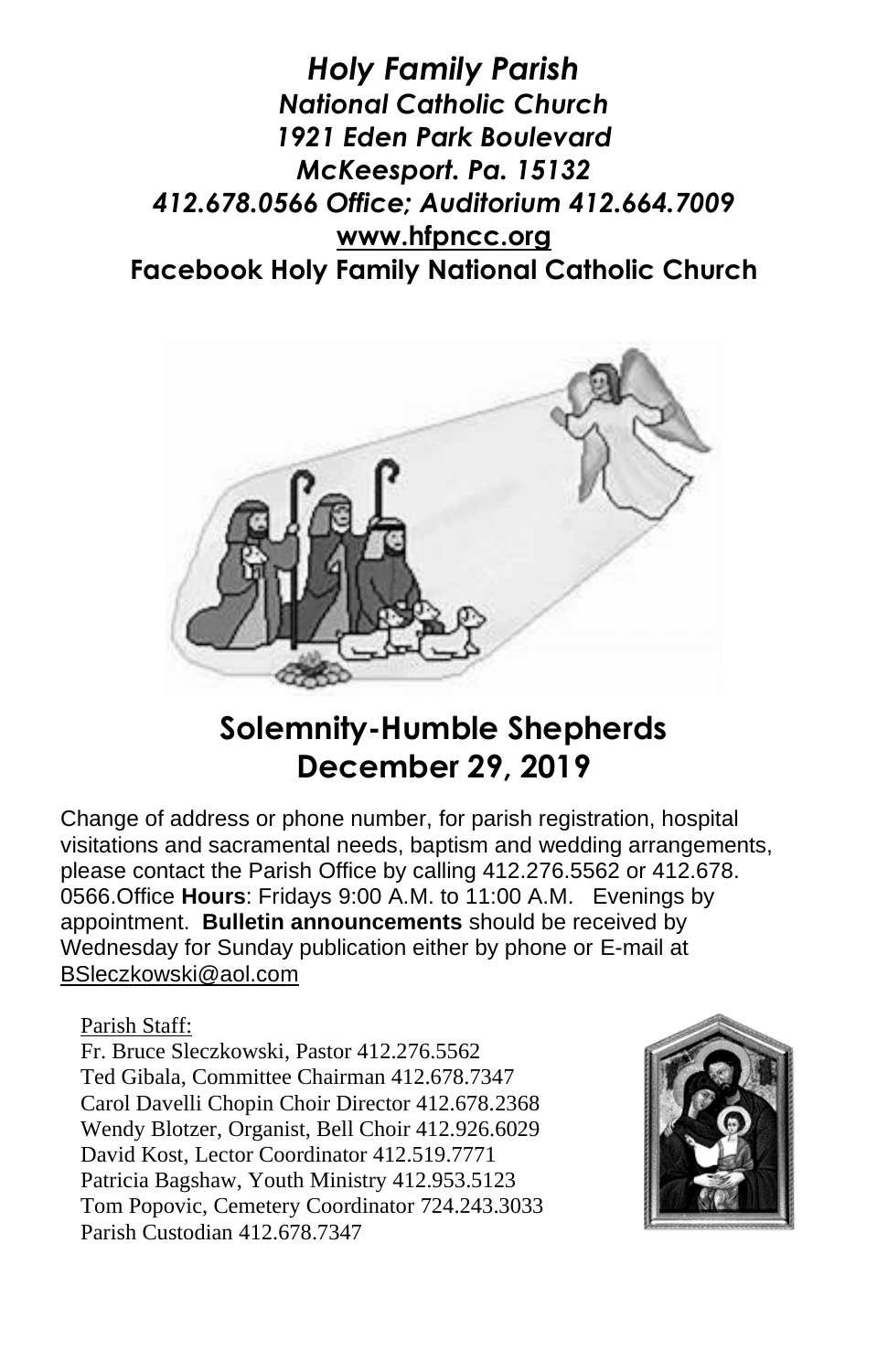#### **HUMBLE SHEPHERDS MASS LITURGY** OPENING HYMN Bulletin PENITENTIAL RITE Page 66 ENTRANCE HYMN Wisdom 18: 14-15a; Palm 93: 2 C: For when peaceful stillness compassed everything and the nights in its swift course was half spent, Your all-powerful Word from heaven's royal throne bounded, a fierce warrior into the doomed land. R: Your throne stands firm from of old; You are from everlasting Lord. C: Glory be to the Father and to the Son and to the Holy Spirit. R: As it was in the beginning, is now, and ever shall be, world without end. Amen. KYRIE Page 67 GLORIA OPENING PRAYER **LITURGY OF THE WORD** First Reading Isaiah 62: 11-12 Responsorial Psalm Psalm Psalm 97 R: A Light will shine on us this day; the Lord is born for us. Second Reading Titus 3: 4-7 Gospel Acclamations. Luke 2: 14 L: Alleluia, Alleluia. R: Glory to God in the highest and on earth peace to those on whom His favor rests. R: Alleluia, Alleluia. Gospel Luke 2: 12-20 **SACRAMENT OF THE WORD LITURGY OF THE FAITHFUL** NICENE CREED Page 71 GENERAL INTERCESSION R: Lord, Hear our Prayer OFFERTORY Page 73 THE GREAT THANKSGIVING EUCHARISTIC PRAYER 1 Page 77 LAMB OF GOD Page 97 COMMUNION Page 98 POST COMMUNION PRAYER **CONCLUDING RITE** DISMISSAL BLESSING Page 100 CLOSING HYMN Bulletin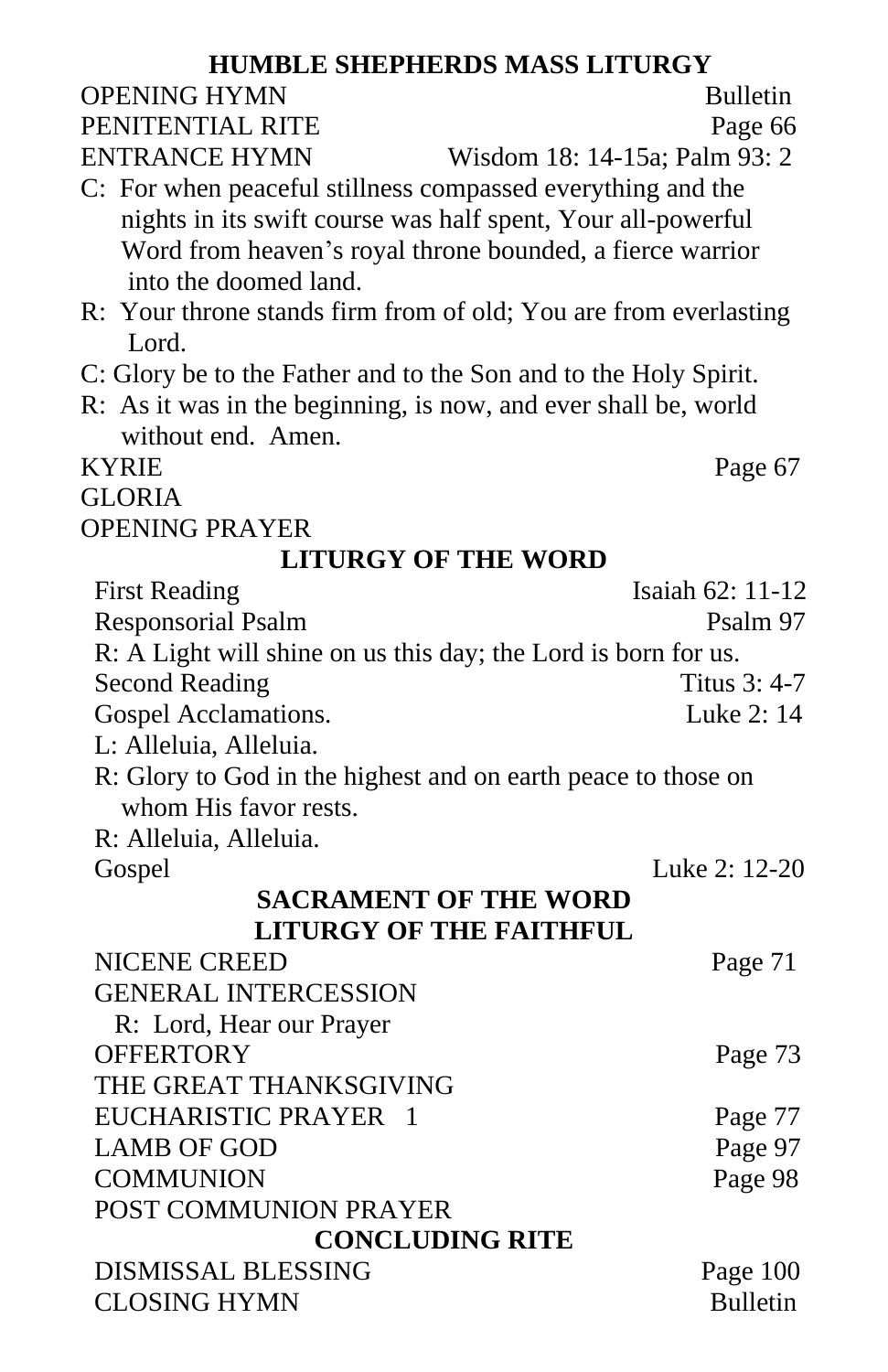#### **Opening Hymn: "In Midnight Silence"**

Hymnal #67, verses 1, 2, & 4

In midnight silence came a voice so clear Rise up, O shepherds, Christ the Lord is here Hurry onto City Beth'lem, in a manger you shall find Him Go and greet the Lord.

'Twas there they found Him, in a manger cold. With all the signs the prophets had foretold. And their hearts were filled with gladness, as they knelt before God's greatness, Honoring their Lord.

Songs of the angels' sound from heaven on high, Come join the chorus, praise and magnify; //Glory, laud to God on high, to the Lord of earth and sky Peace on earth below. //



## **Closing Hymn: "Shepherds Hurried into Bethlehem"** PNCC Hymnal #61

### **Refrain: Glory to God on high, Glory to God on high! Peace on earth, Peace on earth!**

Lowly shepherds hurried into Bethlehem When they saw the Babe, they played their harps for Him. **R:**

They approached the manger in humility. Bowing low with willing hearts, O God to Thee! **R:**

Angels of the Lord announced the wondrous birth. Ne'er before was heard such news o'er all the earth. **R:**

Now we know Him as our Savior, God and Lord. Dedicating all the love our hearts afford. **R:**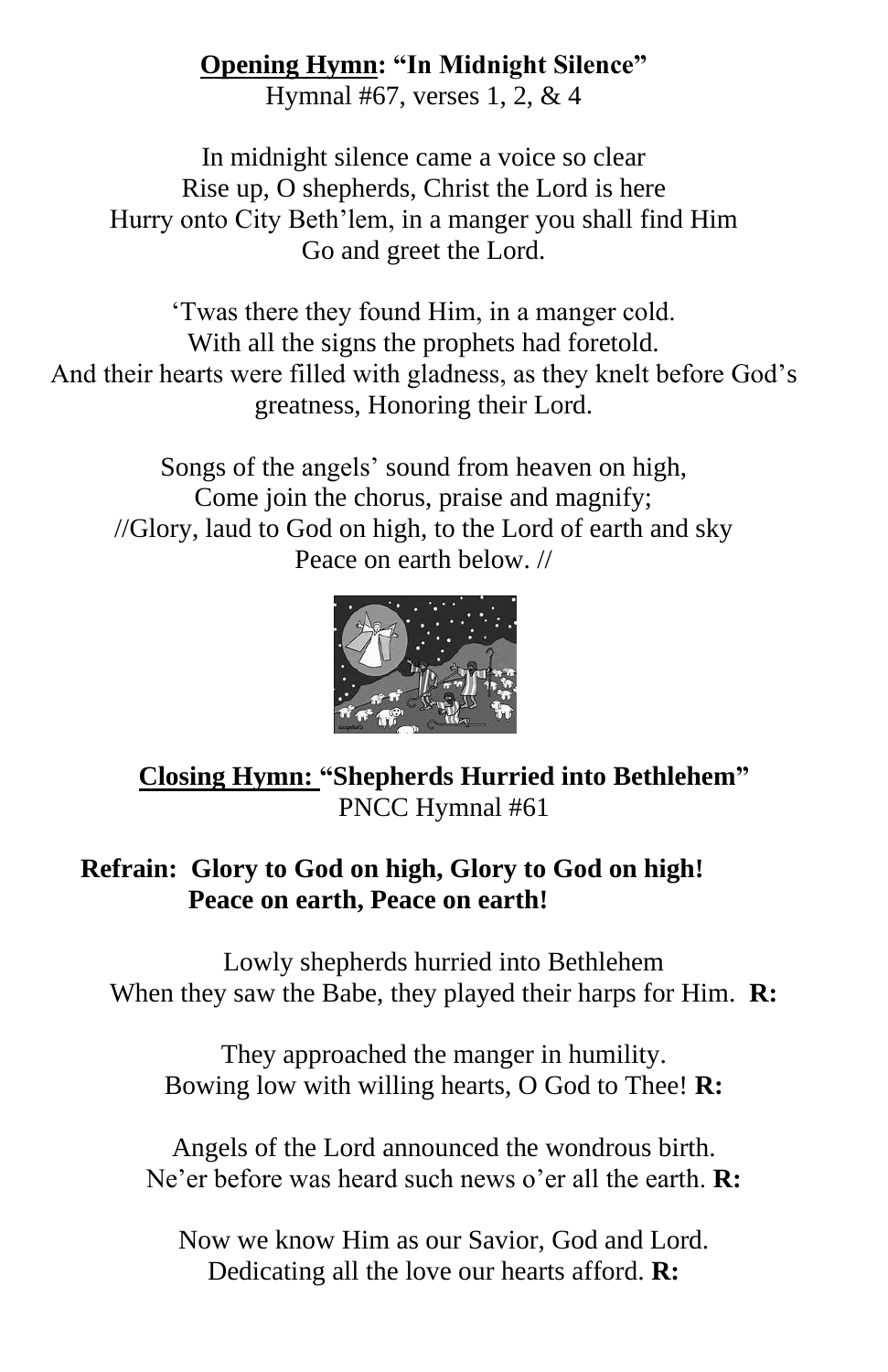## **This Week**

| Sunday, December 29, 2019                           | <b>Humble Shepherd</b> |  |
|-----------------------------------------------------|------------------------|--|
| <b>Holy Mass</b>                                    | 9:00 A.M.              |  |
| <b>SOCL Classes</b>                                 | $10:15$ A.M.           |  |
| <b>Holy Mass</b>                                    | $11:00$ A.M.           |  |
| Special Collection for Savonarola Seminary-Year End |                        |  |
| Prayers                                             |                        |  |

# **Wednesday, January 1, 2020 Circumcision of the Lord** Holy Mass 10:00 A.M.

**Sunday, January 5, 2020 Solemnity-Holy Family**

Installation of the 2020 Parish Council

| <b>Holy Mass</b> | 9:00 A.M.    |
|------------------|--------------|
| SOCL             | $10:15$ A.M. |
| Fellowship Hour  | $10:15$ A.M. |
| <b>Holy Mass</b> | $11:00$ A.M. |

## **Solemnity of the Epiphany of the Lord**



The Epiphany of the Lord Mass will be celebrated on Monday, January  $6<sup>th</sup>$  at 10:00 A.M. The Epiphany of the Lord is the continuing Christmas story where Three Kings (Magi) travelled to Bethlehem

following a star leading to Christ, presenting Gold, Frankincense and Myrrh representing Jesus as King, Priest and Savior. Epiphany means revelation, opening our eyes, with the invitation that Christ came not only for the Jews but for Gentiles.

*Epiphany Visitations: Home Blessing for the New Year, please contact Fr. Bruce to plan arrangements.*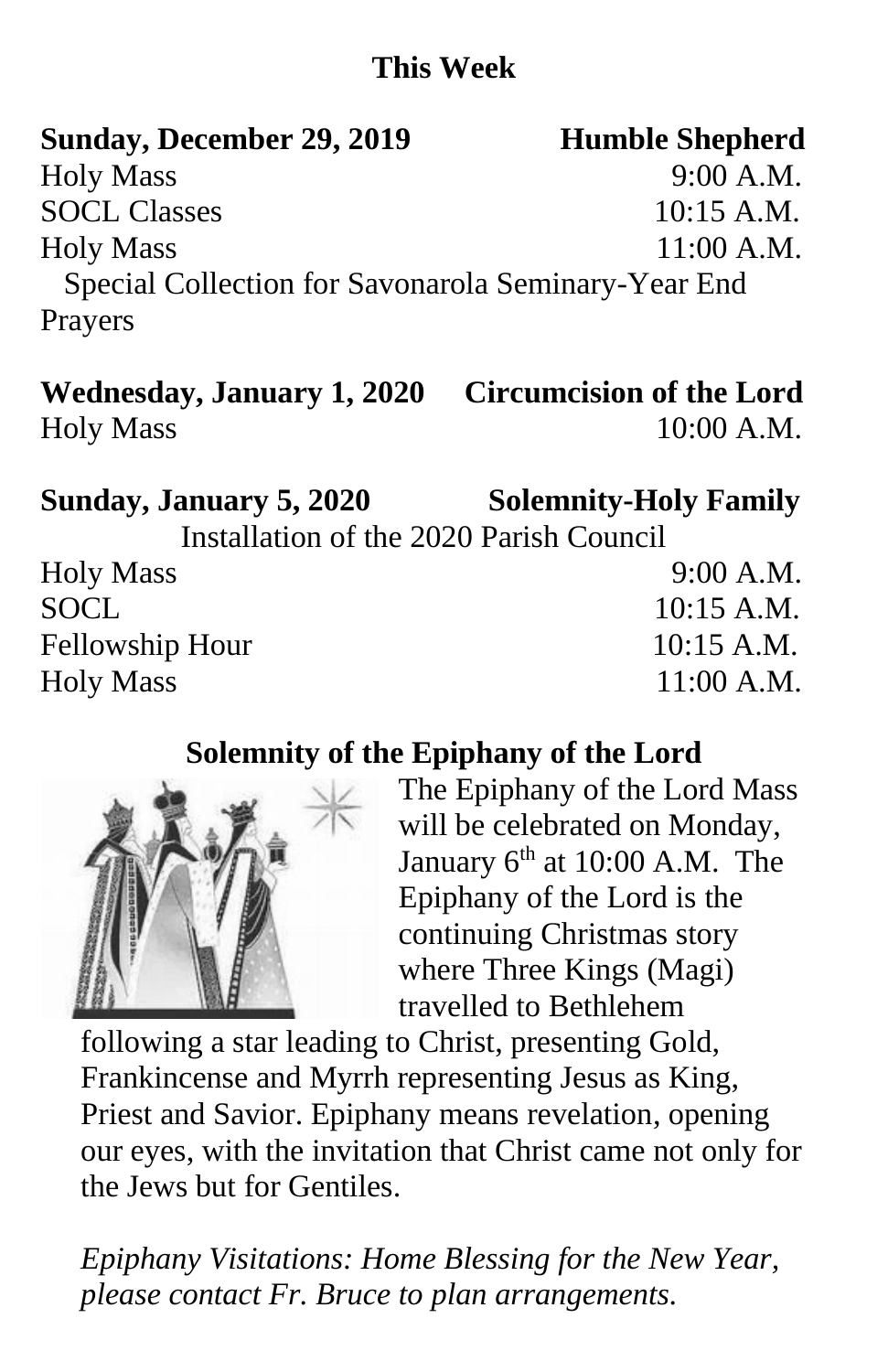## **Pierogi Program**

Through your generosity and kindness, 1,115 pounds of Gold Medal Flour (one half ton) have been donated to Holy Family's 2020 Pierogi Program. You have saved the program over \$500 in expenses by your overwhelming response to our donation request. DZIEKUJE! Carol Burlikowski, Pierogi Program Coordinator

| <b>Today's Sunday Ministry</b>     |               |  |
|------------------------------------|---------------|--|
| 9:00 A.M.                          | 11:00 A.M.    |  |
| Greeter: M. Sleczkowski            | A. Fioravanti |  |
| Lectors: Yellow Team               | B. Zaucha     |  |
| Ushers: B. Griffiths $\&$ G. Jobes | J. Wagner     |  |
| <b>Next Sunday Ministries</b>      |               |  |
| 9:00 A.M.                          | 11:00 A.M.    |  |
| Greeter: C. Trumpe                 | A. Fioravanti |  |
| <b>Lectors: Red Team</b>           | B. Zaucha     |  |
| Ushers: J. Lawrence & T. Gibala    | J. Wagner     |  |

### **Winter Clothes-less Clothes Drive**

The United YMSR is conducting clothes drives throughout our national Church asking all parishes to help in this winter clothes drive ending January  $20<sup>th</sup>$ . Holy Family YMSR Branch 70 is participating. Since our local organizations no longer accept bulk used clothing, it was decided to have a clothes-less clothes drive giving the proceeds to McKeesport charities, the Intersection and Salvation Army where they can use the money for what they need. Located in the back of the Church will be boxes designated for financial donations. All checks are to be made out to the Holy Family YMSR Branch 70.

"The Lord is God and has given us light, whose love endures forever." Psalm 118: 29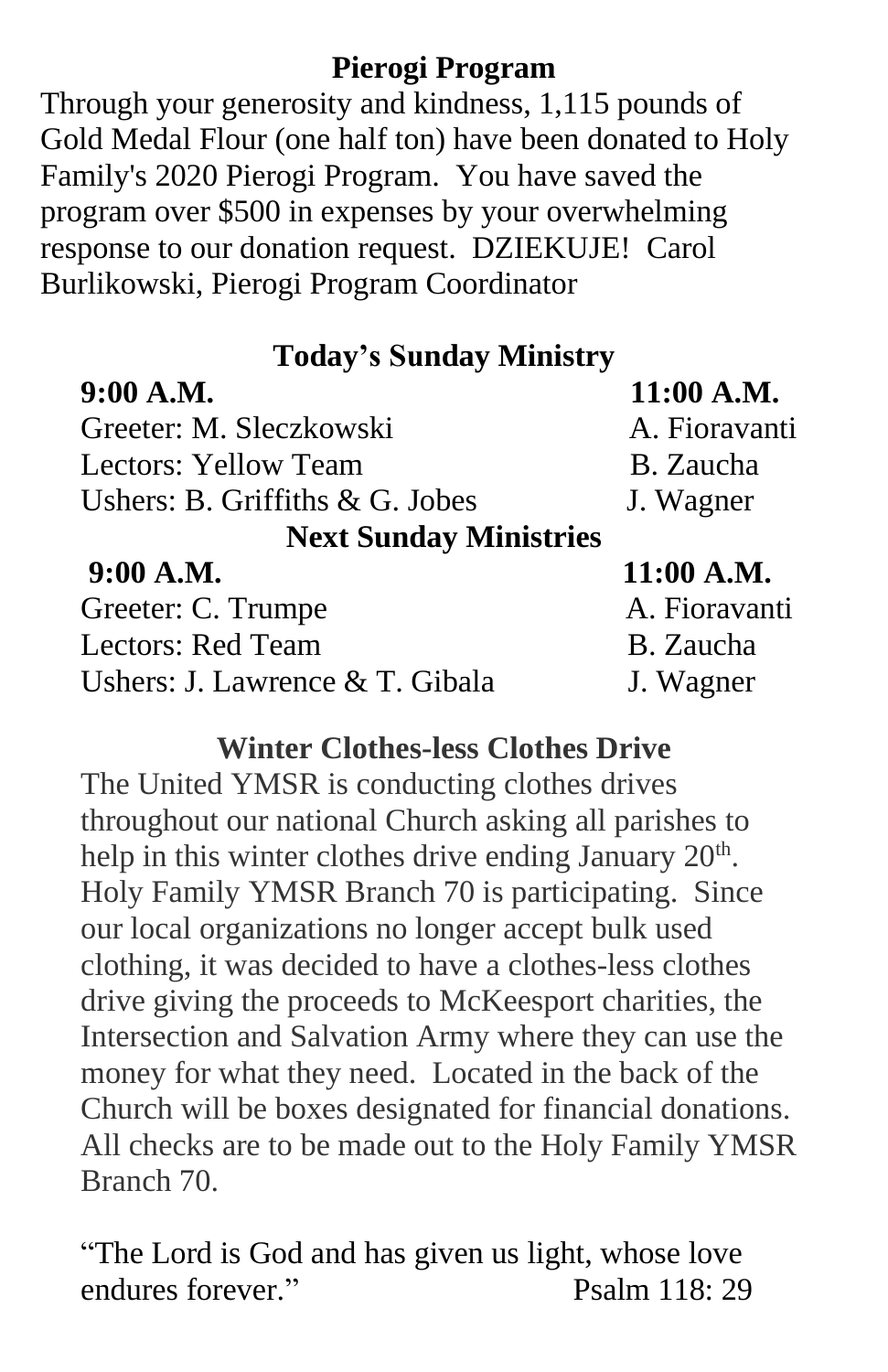## **Fair Share Envelopes**

The 2020 Fair Share Envelopes are available in the Church Narthex. With your attendance at Mass and financial support, it will keep our parish doors open to serve God and His people. If you cannot find your envelope, please contact Fr. Bruce. Remember, adult parishioners are required to make the mandatory obligations: General Church Fund (\$100); Diocesan Development Fund (\$40) and 6% Fund (\$25). All other envelopes are your Fair Share donations which has been raised to \$300. To our college students, upon graduation, you are full adult members of the parish and must participate in the Mandatory and Fair Share donations and not rely on your parents Fair Share and also to take an active role in the parish as well as in worship.

## *In Sympathy*

*Holy Family Parish extends its love and sympathies to Janet Ghetian and family upon the recent death of her sister Elaine Keebler. Eternal rest grant to her Lord and let the perpetual light shine upon her. May she rest in peace.*

**Solemnity of the Humble Shepherds**

This feast is celebrated on the Sunday within the Octave of Christmas and commemorates the spirit, the evangelical nature, and the purity of the common shepherds that were the first to hear of the glorious birth of the Savior of the world in the continuation of the Christmas gospel narrative from the Shepherd's Mass celebrated on Christmas Eve. This unique feast of the Polish National Catholic Church emphasizes the sacred vocations with the spiritual and material support of the Savonarola Theological Seminary through a special offering collection envelope.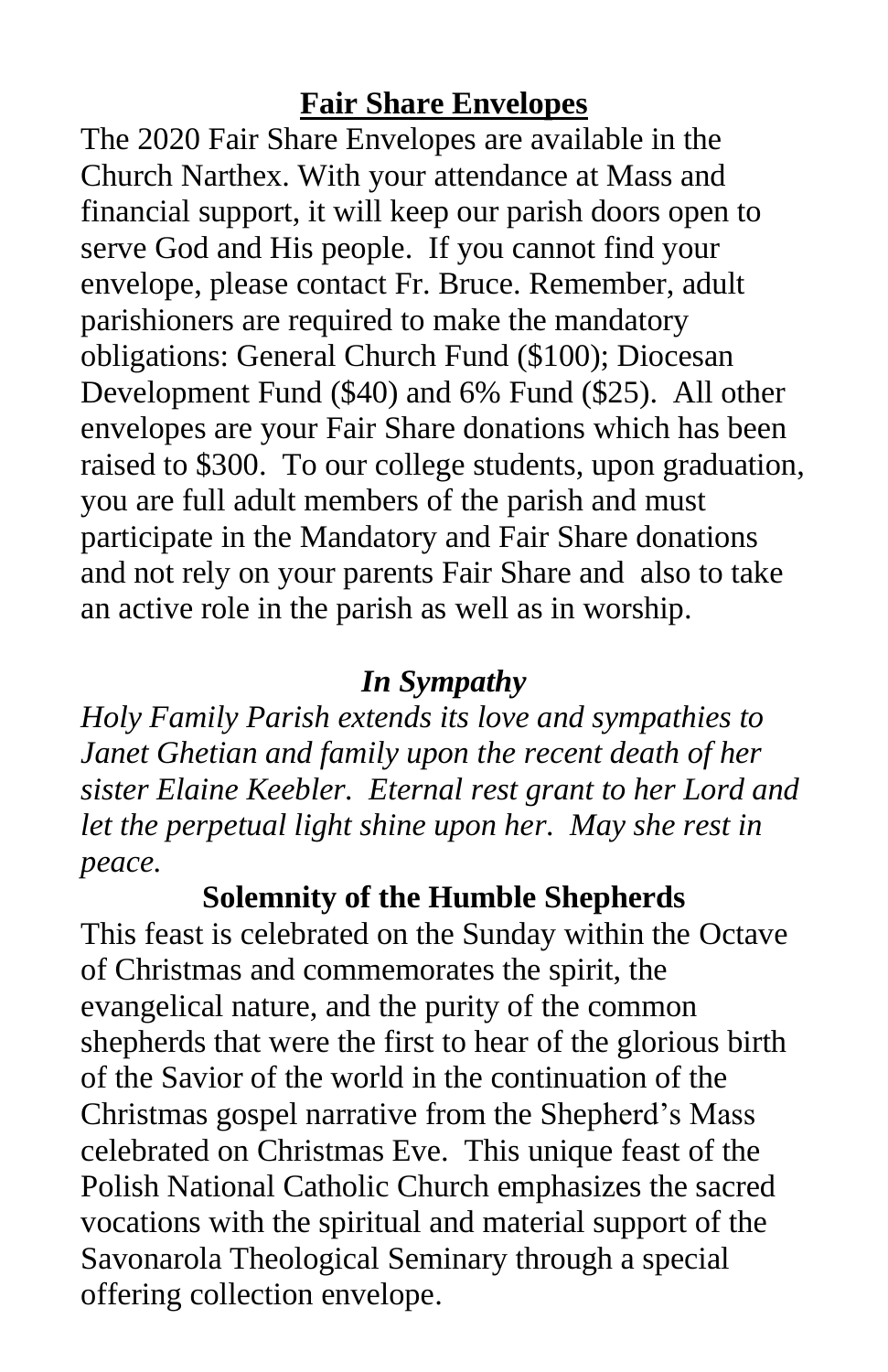#### **Some 2020 New Year Resolutions**

While it's a good idea to look at your spiritual walk throughout the year, January 1st is often a time of renewal for the Disciples of Christ. A New Year, a New Start. So, instead of setting regular resolutions like losing weight, getting better grades, etc., why not try to set goals to improve your relationship, your discipleship with God. Here are some ways we can do just that:

**Improve Your Prayer Life:** Start off giving five minutes to God. Then maybe try adding another five minutes. Soon you'll find that you'll start going to God more often and for more things. Don't worry about what to talk to Him about, just talk. You'll be amazed by the results.

**Read Your Bible in a Year:** Getting into the habit of reading the Word is also a common New Year's resolution for many Christians. There are plenty of [Bible reading plans](http://christianity.about.com/od/biblereadingplans/Bible_Reading_Plans.htm) out there that guide you through reading your Bible in a year. It just takes discipline to open the book every night. Help Other People God calls on us throughout the Bible to do good works. There are so many people who just need a bit of assistance, and helping others is a great way to set a Christian example.

**Get Involved in Church:** Most churches have various liturgical ministries and parish organizations to build the Church. Becoming involved will help you grow in your walk of faith and do God's work.

**Become a Better Steward:** One of the most challenging issues for Christian is the idea of stewardship, which is the process of tithing. Most Christians don't make a lot of money, so it becomes harder to give. Typical activities like shopping and eating out make it difficult to have money left over. However, God calls on all Christians to be good stewards. In fact, money is mentioned far more often in the Bible than other topics.

**Plant Some Seeds of Faith**: Make it your goal this year to talk to a certain number of people about your faith. You'd be amazed how many people will end up believers from a discussion you have about what God has done in your life.

**Get to Know Your Family Better:** One of the most difficult relationships in a Christian 's life is with family. Do things with them. Share bits of your life with them. Even a small amount of quality time with your family will go a long way in helping your relationship.